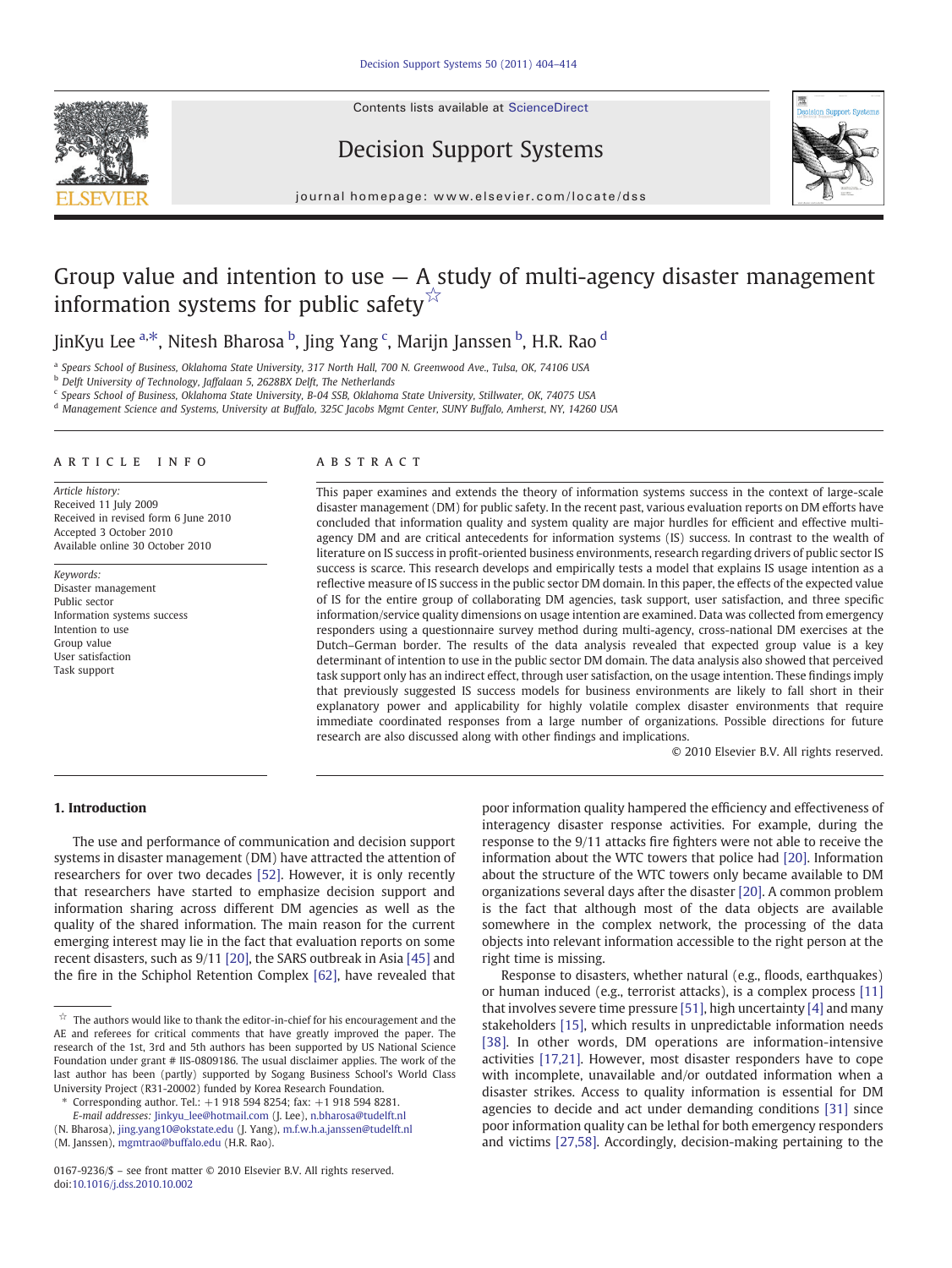hazards of a disaster relies heavily on effective information sharing and coordination between a large number of autonomous actors including various DM agencies, private organizations, and civilians [\[9\].](#page--1-0) The challenges for individual or group decision support systems in disaster response situations are both diverse and massive. The people who must work together have no history of doing so, they have not developed a trust or understanding of one another's abilities, and the totality of resources they each bring to bear have never before been exercised [\[61\].](#page--1-0)

There is a wealth of literature on information quality and information systems (IS) success in the profit-oriented business environment. However, research on the drivers of IS success in the public sector where attaining the public good is often an important goal is relatively scarce. One exception is the work done by Fisher and Kingma [\[27\],](#page--1-0) which underlines the criticality of IQ for DM. Public goods, such as public safety that this study focuses on, are delivered for the welfare of people (instead of for profit), ideally in a non-rivaled and non-exclusive manner for all societal groups. In disaster response situations characterized by highly volatile and chaotic environments, decision makers are forced to make swift decisions based on limited and/or incomplete information. This can put them under an extreme amount of pressure due to the immediate and potentially catastrophic consequences for making the wrong decision. Therefore, previously developed models of IS usage and success in a business environment are likely to fall short in their explanatory power and applicability in public domains in general and DM in particular. Another gap in the IS literature is that testable hypotheses and empirical (especially quantitative) studies are relatively scarce in the DM domain. One practical reason for this may be the fact that it is difficult to collect empirical data during a real disaster since the situation is unforeseeable, dangerous, and may prohibit researchers from approaching the disaster site. Furthermore multiple contexts, events, scope, control and time related problems make it difficult to collect data in disaster field studies [\[36\].](#page--1-0) In order to close the gap in the understanding of IS success this research develops and empirically tests a model of IS success for the DM domain in the public sector. Following a recent study in the IS success area [\[65\]](#page--1-0), we adopt emergency responders' IS usage intention as a proxy measure of IS success. We examine the effects of expected value of the IS for the whole group of collaborating DM agencies, task support, user satisfaction, and three specific information/systems quality dimensions on the usage intention. For the empirical testing of our model, we analyze questionnaire survey data collected from professional emergency responders during a series of multi-agency, international DM exercises at the Dutch– German border.

This research is geared toward improvement of IS design for public sector applications. In the process of achieving this objective the study also enhanced our understanding of IS success in the multi-agency DM context. The contribution of this paper is twofold. First, the study extends previous IS success models by theorizing and empirically validating the effects of expected group value (as opposed to the value to an individual organization). With expected group value, the extended model can explain why some IS' don't work in public sector applications while comparably designed IS' work fine in private sector applications. The second contribution of the study comes from the examination of relevant information quality (IQ) and systems quality (SQ) attributes expected to play important roles in the DM domain. This domainspecific knowledge provides the researchers in the DM domain with an important empirical baseline for future research in addition to being used as a design guideline by practitioners (e.g., IS designer/developer) in the domain. The analytical framework and findings can also offer useful insights into other domains with similar characteristics such as high pressure, multiple stakeholders, uncertainty, unpredictable information needs, and orientation toward public services.

In the following section the theoretical foundation of our model of disaster management information systems (DMIS) success is presented. The research design and method of the study are explained in a subsequent section followed by the results of the data analysis. The paper concludes with a discussion about the implications of the findings and directions for future research.

#### 2. Theoretical background

This study builds on the previous literature in the IS success area that suggests various IS success measures and their antecedents. DeLone and McLean's model of IS success [\[22\]](#page--1-0) has provided a foundational structure of IS success related variables. In DeLone and McLean's model IS success is measured at both individual and organizational levels and is determined by systems use and user satisfaction. In their model, systems use and user satisfaction fully mediate the effects of IQ and SQ on individual and organizational impacts. A multitude of IS related models have been derived from the DeLone and McLean model including various models of systems success, user satisfaction, technology acceptance and use, and IQ/SQ [\[48,67\]](#page--1-0). The Technology Acceptance Model (TAM) is one of the extensions designed to predict acceptance and usage of new technology in an organization [\[18\]](#page--1-0) and then is generalized in various contexts [\[63\]](#page--1-0) based on socio-psychological theories of human behavior such as Theory of Reasoned Action (TRA) [\[26\]](#page--1-0) and Theory of Planned Behavior (TPB) [\[2,54\]](#page--1-0). DeLone and McLean [\[23\]](#page--1-0) have also updated their model by replacing individual and organizational performances with net benefit. The updated model also distinguishes usage intention and service quality from systems use and systems quality, respectively. In this section we scrutinize and integrate the aforementioned theories to identify key variables that can reflect IS success in the public sector in general and DM in particular. In addition, we develop a model that hypothesizes the relationships among the key IS success variables and their determinants.

#### 2.1. IS success in multi-agency disaster management

A recurring challenge in organizational IS success research is the ability to understand the linkage between IS and its impact on organizational performance. Au et al. define IS performance as "perceived outcome from IS use" ([\[5\]](#page--1-0) p. 46) and argue that there are strong relationships between user satisfaction and intention to use. The majority of IS success studies in the past were conducted in the private sector business environment where decisions are made under less time–pressure and uncertainty in comparison to disaster situations [\[37\]](#page--1-0). Consequently, the focus of those studies was on realizing the potential of the IS in question to improve individual users' performance. An assumption in those studies is that the performance of an organization co-varies with the sum of the performance of individuals within the organization. For example, in the original DeLone and McLean model [\[22\]](#page--1-0) individual impact was considered as the dominant determinant of organizational impact, while systems usage was suggested as a surrogate measure for IS success. Their updated model [\[24\]](#page--1-0) does not distinguish between individual and organizational level impacts. It uses a single-construct performance measure (i.e., net benefits) that embraces various concepts such as cost and time savings, market expansion, increased sales, and reduced search costs. DeLone and McLean have also pointed out the difficulty of isolating the contribution of IS from other contributors to organizational performance. This prevented attempts to measure the impact of IS on overall organizational performance. It is likely that this problem also exists in the public sector interorganizational IS context. The problem is even more serious in multiagency disaster response situations where IS is used to support not only individuals' primary responsibilities within his/her own agency but also the coordination of multi-agency DM operations that are focused on enhancing public safety.